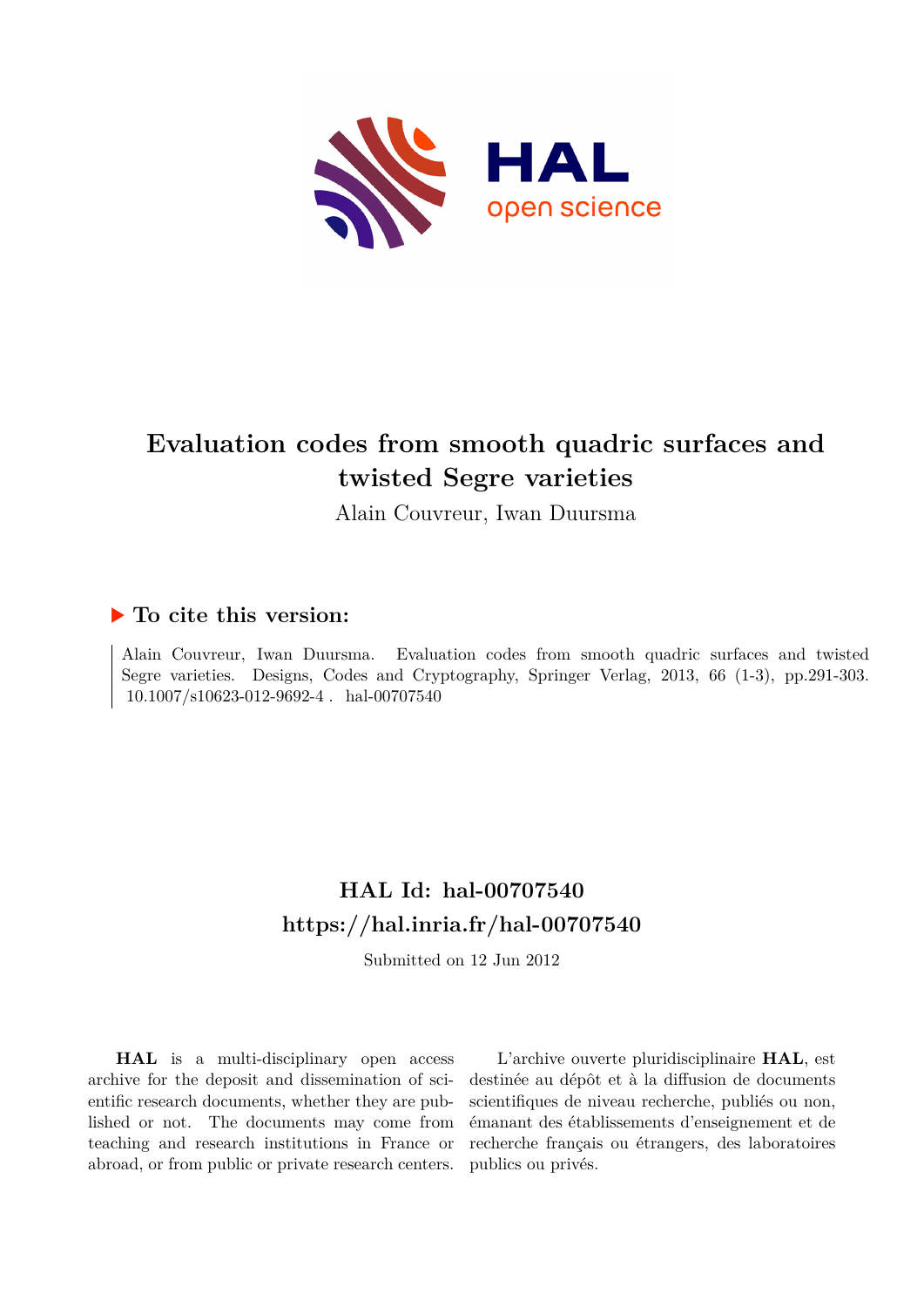## Evaluation codes from smooth quadric surfaces and twisted Segre varieties

Alain Couvreur<sup>∗</sup>and Iwan Duursma†

May 15, 2012

#### Abstract

We give the parameters of any evaluation code on a smooth quadric surface. For hyperbolic quadrics the approach uses elementary results on product codes and the parameters of codes on elliptic quadrics are obtained by detecting a BCH structure on these codes and using the BCH bound. The elliptic quadric is a twist of the surface  $\mathbf{P}^1 \times \mathbf{P}^1$  and we detect a similar BCH structure on twists of the Segre embedding of a product of any d copies of the projective line.

Keywords: Evaluation codes, Algebraic Geometry codes, quadric surfaces, BCH codes, Segre embedding.

MSC: 94B27, 14J20, 94B15.

## Introduction

The parameters of evaluation codes on quadric surfaces have been studied by Aubry (who also considered higher dimensional quadrics) in [1] and by Edoukou in [4]. Most of the results on the topic concern the evaluation of forms of degree one or two. The reason of this restriction is that the estimate of the minimum distance of such codes by geometric methods becomes harder when the degree increases.

In this article, we give the parameters of all evaluation codes on smooth quadric surfaces. The approach is not based on point counting but on the detection of a particular structure on the codes. Namely, we prove that codes on hyperbolic quadrics are tensor products of two extended Reed–Solomon codes and that codes on elliptic quadrics are extensions of some BCH codes studied by Pellikaan and the second author in [3]. A nice consequence of these results is that they solve a point counting problem which was not proved up to now. It should be underlined that usually, one tries to estimate the parameters of an Algebraic Geometry code by solving some equivalent geometric problem. In the present paper we proceed in the opposite direction. Namely, we are able to solve open geometric problems using known coding theoretic results.

Basically, studying codes on hyperbolic and elliptic quadrics reduces to study codes on  $\mathbf{P}^1 \times \mathbf{P}^1$  and a twist of it. This approach has a natural generalisation to products of  $d \geq 2$  copies of  $\mathbf{P}^1$  yielding naturally tensor products of d extended Reed–Solomon codes and their twists yielding extended BCH codes of length  $q^d + 1$ . In particular, this construction gives a geometric realisation of a large class of BCH codes as evaluation codes and without using a subfield subcode operation.

The paper is organised as follows. The prerequisites on evaluation codes, twists and quadric surfaces are given in Section 1. Evaluation codes on hyperbolic quadric surfaces are considered in Section 2 and codes on elliptic quadrics are treated in Section 3. The higher dimensional case is studied in Section 4.

<sup>∗</sup>Universit´e Bordeaux I – Institut de Math´ematiques de Bordeaux

<sup>†</sup>University of Illinois at Urbana-Champaign – Department of Mathematics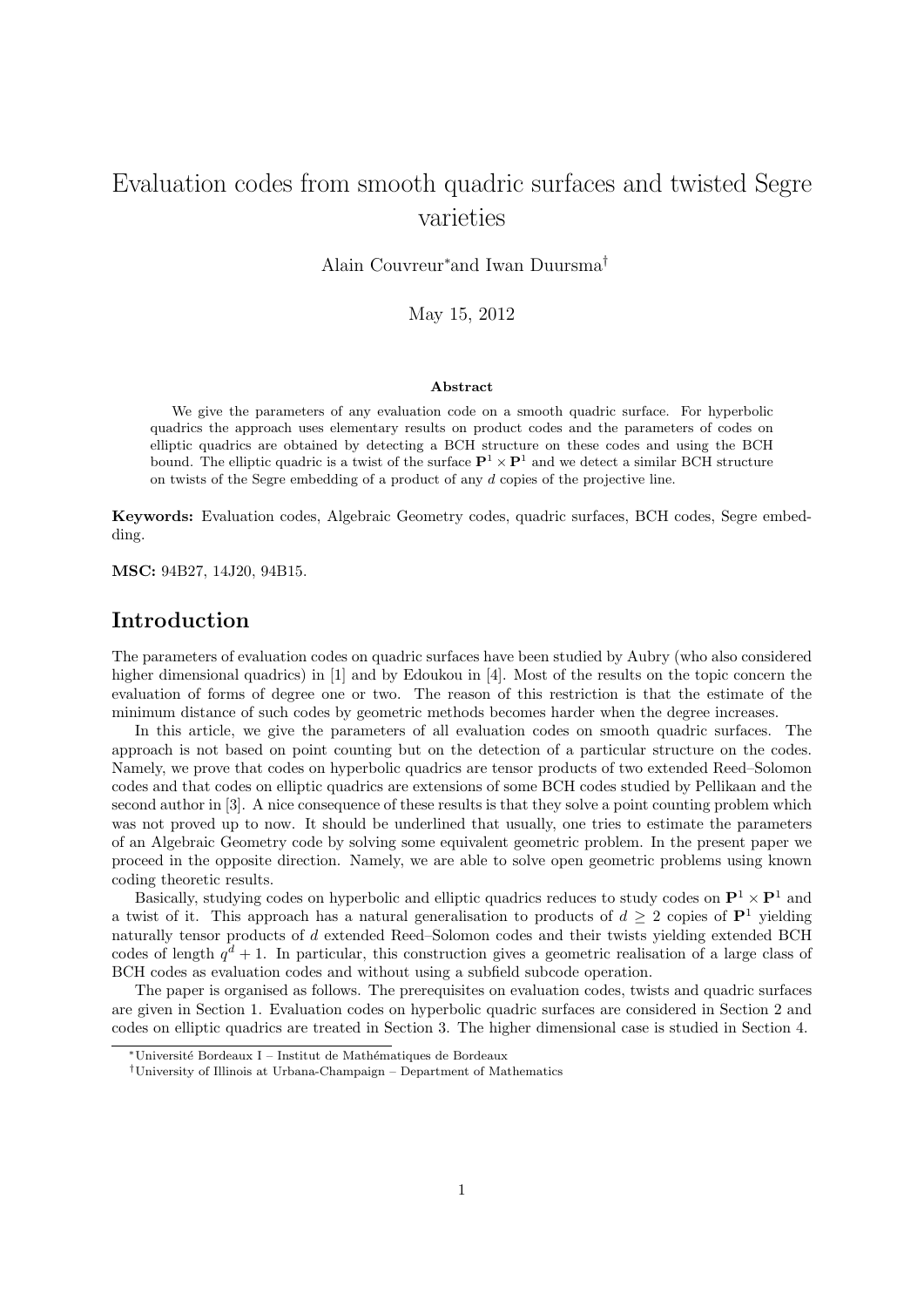## 1 Prerequisites

## 1.1 Evaluation codes

Consider the projective space  $\mathbf{P}_{\mathbf{F}_q}^r$  with its coordinate ring  $\mathbf{F}_q[x_0,\ldots,x_r]$ . For an integer s, denote by  $\mathcal{F}_r(s)$  the space of homogeneous forms of degree s in  $r+1$  variables, i.e. the space  $H^0(\mathbf{P}^r, \mathcal{O}_{\mathbf{P}^r}(s))$ . Given  $f \in \mathcal{F}_r(s)$  and P a point of  $\mathbf{P}^r$ , we define the *evaluation* of f at P as  $f(P) := f(p_0, \ldots, p_r)$ , where  $(p_0 : \ldots : p_r)$  is the system of homogeneous coordinates of P such that the first nonzero coordinate starting from the left is set to 1, i.e. is of the form  $(0: \ldots: 0:1: p_i: \ldots: p_r)$ .

**Definition 1.1.** Let  $X \subset \mathbf{P}^r$  be a smooth projective variety over  $\mathbf{F}_q$ . The evaluation code  $C_X(s)$  is defined as the image of the evaluation map

$$
ev: \left\{ \begin{array}{ccc} \mathcal{F}_r(s) & \longrightarrow & \mathbf{F}_q^n \\ f & \longmapsto & (f(P_1), \dots, f(P_n)) \end{array} \right.,
$$

where  $P_1, \ldots, P_n$  are the  $\mathbf{F}_q$ -points of X.

If we denote by  $I_X(s)$  the degree s part of the homogeneous ideal  $I_X \subset \mathbf{F}_q[x_0, \ldots, x_r]$  associated to X, then the above map ev obviously factors as  $ev : \mathcal{F}_r(s)/I_X(s) \longrightarrow \mathbf{F}_q^n$ .

The codes  $C_X(s)$  for  $X = \mathbf{P}^r$  are the projective Reed-Muller codes  $PC_s(r, q)$  whose parameters were obtained by Sørensen [12, Theorem 1]. In this paper, we first consider the case that  $X \subset \mathbf{P}^3$  is a smooth quadric. The case of a hyperbolic quadric corresponds to the Segre embedding of  $\mathbf{P}^1 \times \mathbf{P}^1$  in  $\mathbf{P}^3$  and the case of an elliptic quadric to a twist of such an embedding. We will then consider more generally the case that X is the Segre embedding of the product  $\mathbf{P}^1 \times \cdots \times \mathbf{P}^1 \hookrightarrow \mathbf{P}^{2^d-1}$  of d copies of the projective line, or a twist of such an embedding.

## 1.2 Twists

Given two varieties X and Y over a field k, one says that Y is a twist of X if the two varieties are not isomorphic as  $k$ –varieties but are as  $K$ –varieties, where K is a finite extension of k. For instance, the plane curves over Q defined by the homogeneous equations  $x^2 + y^2 - z^2 = 0$  and  $x^2 + y^2 + z^2 = 0$  are  $\mathbf{Q}(\sqrt{-1})$ –isomorphic but not  $\mathbf{Q}$ –isomorphic.

### 1.3 Smooth quadric surfaces

#### 1.3.1 Elliptic and hyperbolic quadrics

Over a finite field  $\mathbf{F}_q$  there exist two distinct isomorphism classes of smooth quadric surfaces, respectively called *elliptic quadrics* and *hyperbolic quadrics*. In  $\mathbf{P}^3$ , a hyperbolic quadric is projectively equivalent to the surface of equation

$$
x_0 x_3 - x_1 x_2 = 0. \tag{1}
$$

Given an irreducible homogeneous polynomial  $Q(x, y)$  of degree two over  $\mathbf{F}_q$ , then any elliptic quadric is projectively equivalent to the surface of equation

$$
x_0 x_3 - Q(x_1, x_2) = 0. \tag{2}
$$

We refer the reader to  $[8]$  for further details on these surfaces.

Remark 1.2. One can easily prove that the elliptic quadric is a twist of the hyperbolic one. Let  $(x +$  $\frac{wy}{x} + w^q y$  be the factorisation of Q over  $\mathbf{F}_{q^2}$  (with  $w \in \mathbf{F}_{q^2} \setminus \mathbf{F}_q$ ). The  $\mathbf{F}_{q^2}$ -linear automorphism of  $\mathbf{P}^3$ 

$$
\mu_{tw}: P \longmapsto AP, \qquad A = \begin{pmatrix} 1 & 0 & 0 & 0 \\ 0 & 1 & \omega & 0 \\ 0 & 1 & \omega^q & 0 \\ 0 & 0 & 0 & 1 \end{pmatrix}.
$$
 (3)

induces an  $\mathbf{F}_{q^2}$ -isomorphism between the elliptic and the hyperbolic quadric.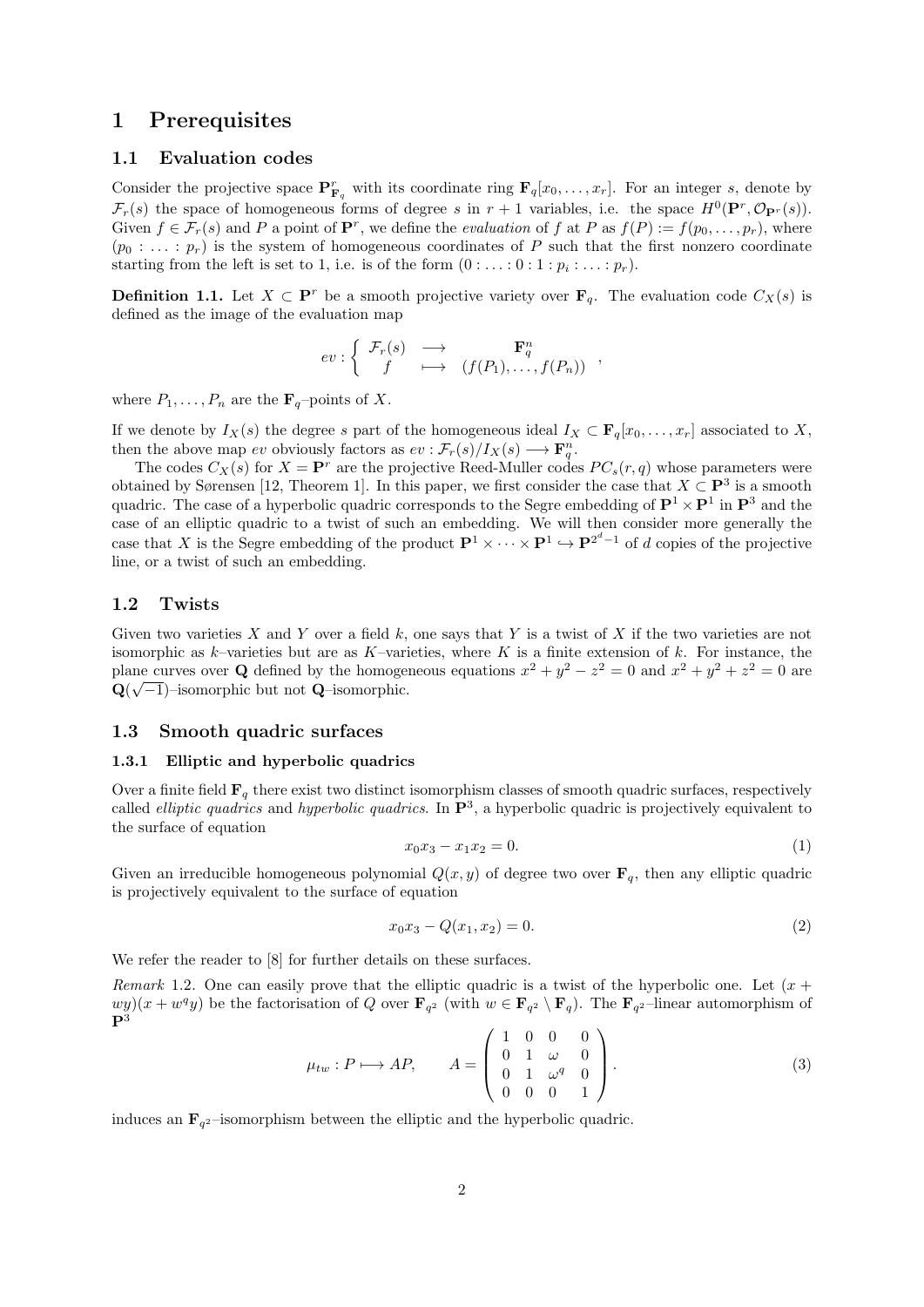#### 1.3.2 Rational parametrisation of quadrics.

Elliptic and hyperbolic quadrics are both rational. Here is a birational map from  $\mathbf{P}^2$  to the hyperbolic quadric defined in (1).

$$
\begin{cases}\n\mathbf{P}^2 & \longrightarrow & \mathbf{P}^3 \\
(x:y:z) & \longmapsto & (z^2:xz:yz:xy)\n\end{cases} \tag{4}
$$

Here is a birational map from  $\mathbf{P}^2$  to the elliptic quadric defined in (2).

$$
\begin{cases}\n\mathbf{P}^2 & \longrightarrow \\
(x:y:z) & \longmapsto\n\end{cases}\n\begin{cases}\n\mathbf{P}^3 \\
(z^2:xz:yz:Q(x,y)\n\end{cases}.
$$
\n(5)

Remark 1.3. The map (4) is regular on  $\mathbf{P}^2 \setminus \{(1 : 0 : 0), (0 : 1 : 0)\}.$  Denote by C the subvariety  $\mathcal{H} \cap \{x_0 = 0\}$ , then the image of the map (4) is  $(\mathcal{H} \setminus C) \cup \{(0:0:0:1)\}.$ 

Remark 1.4. Let P be the closed point of degree 2 of  $\mathbf{P}^2$  defined by

$$
\{P\} = \{z = 0\} \cap \{Q(x, y) = 0\},\
$$

then the map (5) is regular on  $\mathbf{P}^2 \setminus \{P\}$ . It is in particular regular at all the  $\mathbf{F}_q$ -rational points of  $\mathbf{P}^2$ . Denote by C the subvariety  $\mathcal{E} \cap \{x_0 = 0\}$ , then the image of the map (4) is  $(\mathcal{E} \setminus C) \cup \{(0 : 0 : 0 : 1)\}$ . It is worth noting that the unique  $\mathbf{F}_q$ -rational point of C is  $(0:0:0:1)$ . Thus, the image of the map (5) contains all the rational points of  $\mathcal{E}$ .

## 2 Codes from hyperbolic quadrics

From now on, the hyperbolic quadric is denoted by  $H$ . It is well-known that H is isomorphic to  $\mathbf{P}^1 \times \mathbf{P}^1$ . Indeed, the quadric H with equation  $x_0x_3 - x_1x_2 = 0$  is the image of the Segre embedding (see [5, Chapter 4 §4], [11, Chapter I §5.1]):

$$
\phi_s : \left\{ \begin{array}{ccc} \mathbf{P}^1 \times \mathbf{P}^1 & \longrightarrow & \mathbf{P}^3 \\ ((u_0 : v_0), (u_1 : v_1)) & \longmapsto & (u_0 u_1 : u_0 v_1 : v_0 u_1 : v_0 v_1) \end{array} \right. \tag{6}
$$

A homogeneous form  $f \in \mathcal{F}_3(s)$  pulled back by  $\phi$  yields the bi-homogeneous form  $f(u_0u_1, u_0v_1, v_0u_1, v_0v_1)$ of bi-degree  $(s, s)$ . Afterwards, one sees easily that the pullback map  $\phi^*$  induces an isomorphism  $\mathcal{F}_3(s)/I_{\mathcal{H}}(s) \longrightarrow \mathcal{F}_1(s) \otimes \mathcal{F}_1(s)$ , where  $I_{\mathcal{H}}(s)$  is the degree s part of the homogeneous ideal associated to H. Consequently, the code  $C_{\mathcal{H}}(s)$  is nothing but the code  $C_{\mathbf{P}^1}(s) \otimes C_{\mathbf{P}^1}(s)$ . The code  $C_{\mathbf{P}^1}(s)$ is an extended Reed–Solomon code with parameters  $[(q + 1), (s + 1), q - s + 1]$ . It is well–known that the minimum distance of a tensor product of two codes is the product of the minimum distances. This yields the following result.

**Theorem 2.1.** Let H be a hyperbolic quadric over  $\mathbf{F}_q$ , let s be an integer such that  $s < q$ , then the code  $C_{\mathcal{H}}(s)$  has parameters  $[(q+1)^2, (s+1)^2, (q-s+1)^2]$ .

Remark 2.2. The above result is already partially proved by S.H. Hansen in [7, Example 3.2], where the author obtains  $(q-s+1)^2$  as a lower bound for the minimum distance without proving that it is reached.

Actually, Hansen considers more general evaluation codes on  $\mathcal{H}$ : the codes obtained by evaluating spaces of forms whose pullback by φ are of the form  $\mathcal{F}_1(a) \otimes \mathcal{F}_1(b)$ . Using the above approach, one proves easily that such codes have parameters  $[(q+1)^2, (a+1)(b+1), (q-a+1)(q-b+1)]$ . This proves that the lower bound of Hansen is the actual minimum distance.

*Remark* 2.3. For  $s = 2$ , the result has been proved in [4, Theorem 6.2].

Remark 2.4. Using the structure of the Picard group of  $H$ , one can prove that any evaluation code on  $H$  is equivalent to one of the codes described in Remark 2.2. Therefore, using Remark 2.2, we have the exact parameters of any evaluation code on H.

Theorem 2.1 has the following geometric corollary.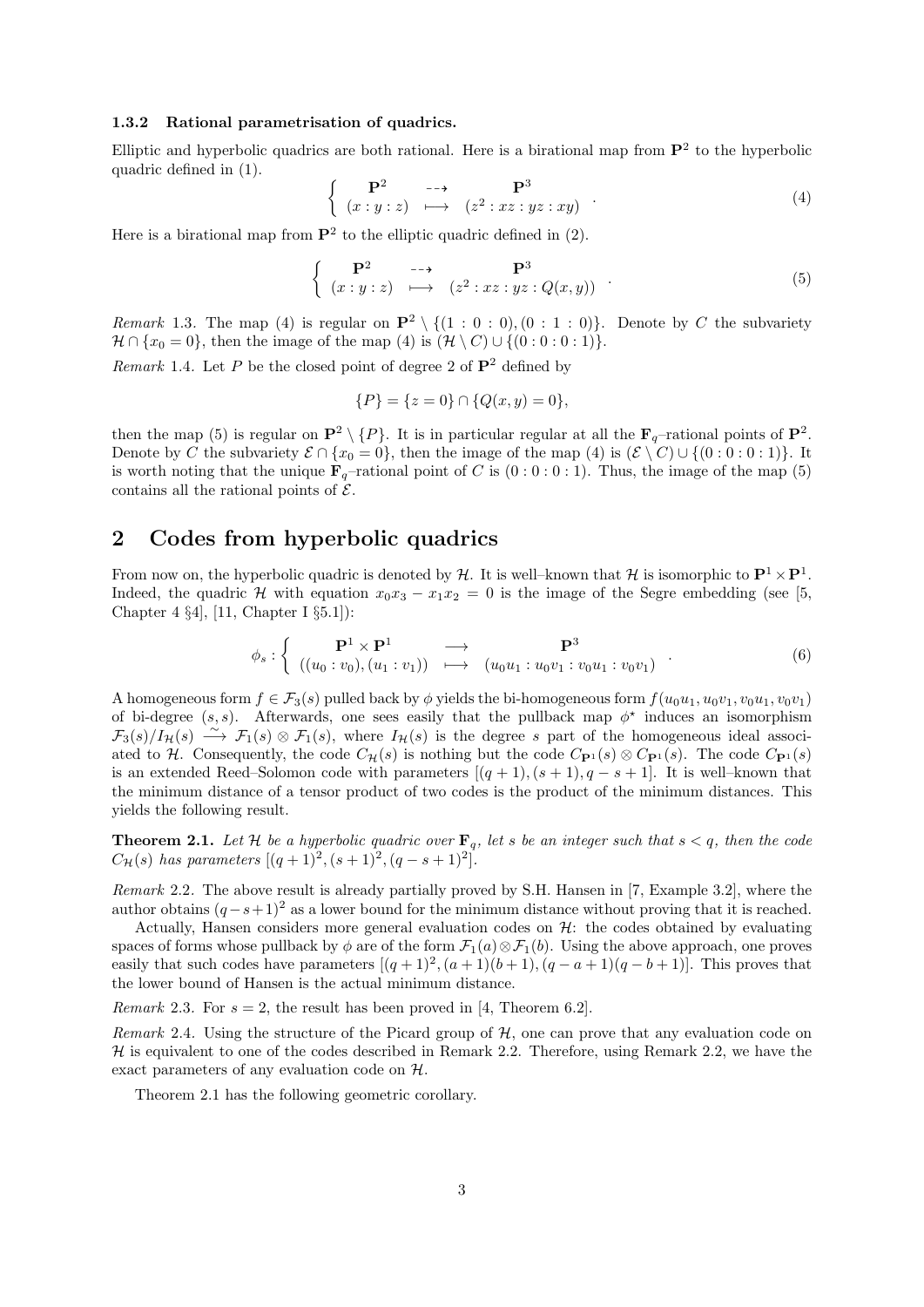**Corollary 2.5** (Maximum number of points of an  $(s, s)$ –curve). Let X be a curve obtained by the intersection of H with a surface of degree s of  $\mathbf{P}^3$  which does not contain H. Then, the number of rational points of X satisfies

$$
\sharp X(\mathbf{F}_q) \le 2s(q+1) - s^2
$$

and the equality holds if and only if X is a union of s lines of the form  $\phi({a} \times P^1)$  and s lines of the form  $\phi(\mathbf{P}^1 \times \{b\})$ .

Proof. The upper bound comes from Theorem 2.1. Moreover, it is easy to see that the union of s rational lines of the first ruling and s lines of the other one has  $2s(q + 1) - s^2$  rational points.

Conversely, it is well–known that the minimum weight codewords of a tensor product of codes are tensor products of minimum weight codewords. Thus, minimum weight codewords of  $C_{\mathcal{H}}(s)$  are obtained by the evaluation of forms f whose pullback  $\phi^* f$  equals  $g(u_0, v_0)h(u_1, v_1)$ , where g, h both split in products of s distinct polynomials of degree one. Thus, the vanishing locus of f is a union of lines and any f whose vanishing locus is not such a union has strictly less rational points in its vanishing locus on H.  $\Box$ 

## About the geometry of the minimum weight codewords of  $C_{\mathcal{H}}(s)$

In Corollary 2.5, one can prove easily that if  $\sharp X(\mathbf{F}_q) = 2s(q+1) - s^2$ , then, one of the surfaces S of degree s such that  $S \cap H = X$  is a union of s distinct planes such that each one of them is tangent to H at some rational point. This claim generalises [4, Theorem 6.3], which treats the case  $s = 2$ .

Remark 2.6. In [4, Theorem 6.3], the author asserts that if  $X = \mathcal{H} \cap \mathcal{S}$ , with S a quadric, has 4q rational points, then S is either a pair of planes or another hyperbolic quadric with 4 common lines with  $H$ . Actually, the set of quadrics S such that  $S \cap \mathcal{H} = X$  is a linear system of dimension 1 which always contains a pair of planes.

## 3 BCH codes and codes on elliptic quadrics

From now on, the elliptic quadric is denoted by  $\mathcal E$  and s denotes a positive integer. The aim of this section is to prove that the codes  $C_{\mathcal{E}}(s)$  are extended BCH codes. More precisely, these codes of length  $q^2+1$  (the elliptic quadric has  $q^2+1$  rational points, see [8, Table IV.15.4]) punctured at two positions yield BCH codes of length  $q^2 - 1$ .

## 3.1 The cyclic structure

The cyclic structure of the punctured codes can be explained geometrically. Indeed, the automorphism group of the elliptic quadric contains an element fixing two rational points and shifting cyclically the  $q^2-1$  other ones.

Let us describe such an automorphism. Consider the description of  $\mathcal E$  given in (2) and assume moreover that w is a primitive element of  $\mathbf{F}_{q^2}/\mathbf{F}_{q}$ . The multiplication by w in  $\mathbf{F}_{q^2}$  provides an automorphism  $\sigma_w \in \text{Aut}_{\mathbf{F}_q}(\mathbf{A}^2)$  which extends to  $\text{Aut}_{\mathbf{F}_q}(\mathbf{P}^2)$  and, thanks to the parametrisation map (5), yields an automorphism  $\tilde{\sigma}_w \in \text{Aut}_{\mathbf{F}_q}(\mathcal{E})$ . The map  $\tilde{\sigma}_w$  is the restriction to  $\mathcal E$  of a linear automorphism of  $\mathbf{P}^3$ described by the matrix

$$
\left(\begin{array}{cccc} 1 & 0 & 0 & 0 \\ 0 & 0 & -N(w) & 0 \\ 0 & 1 & Tr(w) & 0 \\ 0 & 0 & 0 & N(w) \end{array}\right),
$$

where  $N(w)$  and  $Tr(w)$  denote respectively the norm  $N(w) := w^{q+1}$  and the trace  $Tr(w) := w + w^q$ . One can check that this automorphism fixes the points  $(1:0:0:0)$  and  $(0:0:0:1)$  and shifts cyclically the  $q^2 - 1$  other rational points of  $\mathcal{E}$ .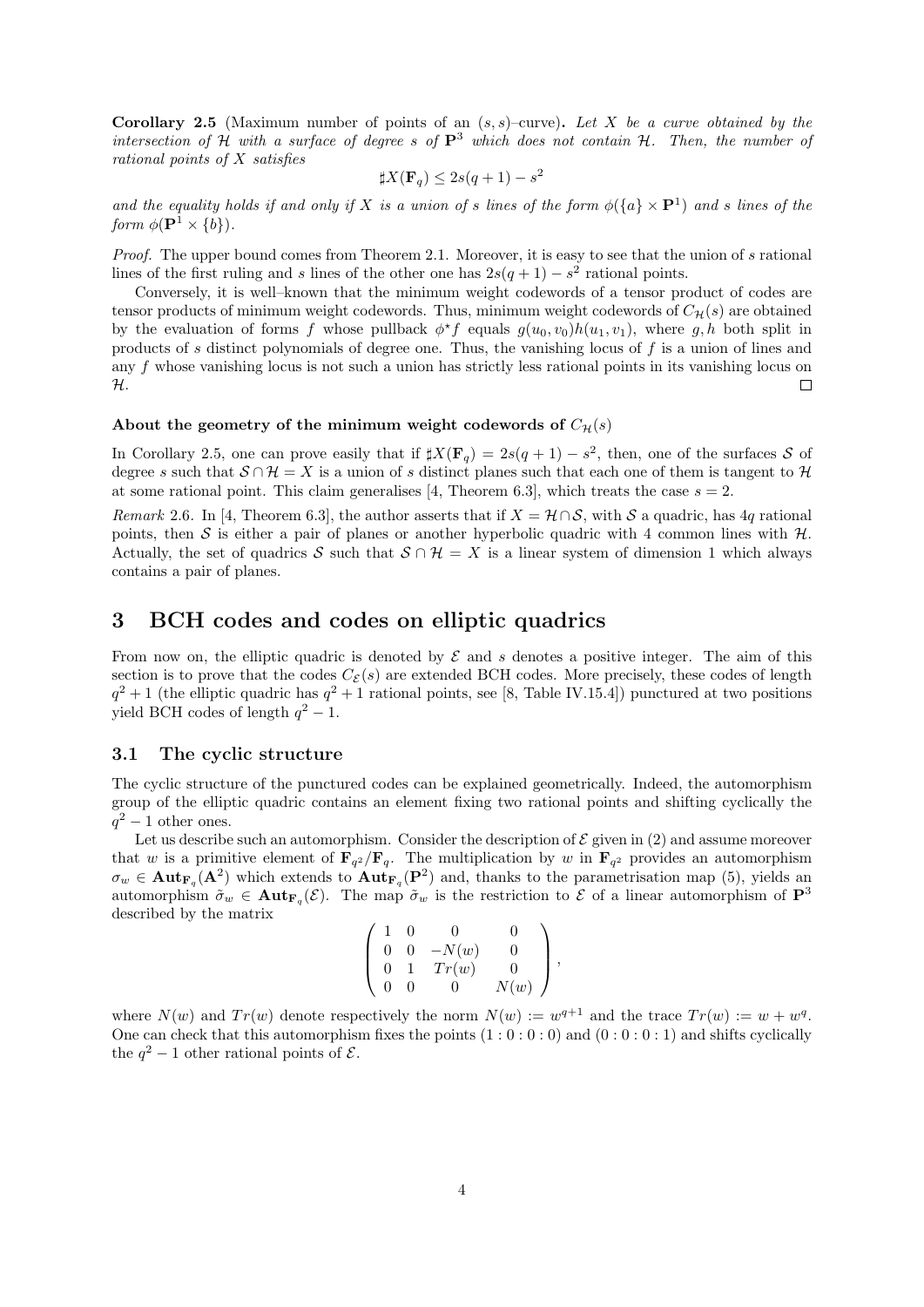### 3.2 A class of BCH codes

#### 3.2.1 The cyclic codes

**Definition 3.1.** For a given field  $\mathbf{F}_q$  and a positive integer  $s < q$ , let  $B(s)$  be the cyclic code defined over the extension field  $\mathbf{F}_{q^2}$  which is generated by the vectors of the form  $(\zeta^r | \zeta \in \mathbf{F}_{q^2}^{\times})$ , for  $r = i + qj$ such that  $0 \leq i, j \leq s$ . In addition, let  $B_0(s)$  be the subfield subcode  $B(s)_{\vert \mathbf{F}_q}$ .

This class of codes is studied in [3] where the following result is proved.

**Proposition 3.2.** The code  $B_0(s)$  has parameters  $[q^2 - 1, (s + 1)^2, q^2 - 1 - s(q + 1)]$ . Moreover it is a BCH code.

Proof. [3, Proposition 12].

 $\Box$ 

Remark 3.3. The condition  $0 \le i, j \le s$  differs from the condition  $0 \le i + j \le s$  that is used to describe punctured Reed-Muller codes as cyclic codes.

#### 3.2.2 The extended BCH codes

Actually the codes from elliptic quadrics are related to some extended version of the above described BCH codes. Thus, we introduce a new class of codes.

**Definition 3.4.** Consider the projective line  $\mathbf{P}^1$  over  $\mathbf{F}_{q^2}$  and let  $0 \leq s \leq q-1$  be an integer. We denote by  $B^{ext}(s)$  the subcode of  $C_{\mathbf{P}^1}(s(q+1))$  spanned by the evaluation at  $\mathbf{P}^1(\mathbf{F}_{q^2})$  of the forms

$$
x^{i+qj}y^{s-i+q(s-j)}, \qquad 0 \le i, j \le s.
$$

The extended BCH code  $B_0^{ext}(s)$  is defined as the subfield subcode  $B^{ext}(s)|_{\mathbf{F}_q}$ .

Remark 3.5. Clearly,  $B(s)$  and  $B_0(s)$  can be respectively obtained by puncturing  $B^{ext}(s)$  and  $B_0^{ext}(s)$ at the positions corresponding to  $(0:1)$  and  $(1:0)$ .

Remark 3.6. An interesting feature of the codes  $B_0^{ext}(s)$  compared to  $B_0(s)$  is that they have a large permutation group. Indeed, the group  $PSL(2, \mathbf{F}_{q^2})$  acts on  $B^{ext}(s)$  and  $B_0^{ext}(s)$  by permutation. In particular, these codes are 3–transitive.

**Proposition 3.7.** For  $0 \le s \le q-2$ , the code  $B_0^{ext}(s)$  has parameters  $[q^2+1, (s+1)^2, q^2+1-s(q+1)]$ .

*Proof.* The length is obvious. For the dimension, let us prove that the puncturing map  $p : B_0^{ext}(s) \longrightarrow$  $B_0(s)$  evoked in Remark 3.5 is injective. Denote respectively by  $P_0$  and  $P_\infty$  the points  $(0:1)$  and  $(1:0)$ of  $\mathbf{P}^1$ . The kernel of p is the subspace of codewords of  $B_0^{ext}(s)$  with supports contained in  $\{P_0, P_\infty\}$ . If such a nonzero word exists, then from Remark 3.6, there exists a word of weight  $\leq 2$  whose support avoids  $P_0$  and  $P_{\infty}$ . By puncturing, this would yield a codeword of weight  $\leq 2$  in  $B_0(s)$ , which contradicts Proposition 3.2.

For the minimum distance, using Proposition 3.2 and Remark 3.5 we know that the minimum distance d of  $B_0^{ext}(s)$  satisfies

$$
d \le q^2 + 1 - s(q+1). \tag{7}
$$

Take a codeword  $w \in B_0^{ext}(s)$  of minimum weight d. Using Remark 3.6, one can assume that  $P_0$  and  $P_{\infty}$ are contained in the support of w. The punctured codeword  $p(w) \in B_0(s)$  has weight  $d-2$  and from Proposition 3.2, we have  $d - 2 \ge q^2 - 1 - s(q + 1)$ . This inequality together with (7) yield the result.

## 3.3 A twisted embedding of the projective line

The elliptic quadric  $\mathcal{E} \subset \mathbf{P}^3$  over  $\mathbf{F}_q$  contains  $q^2 + 1$  rational points. Using (5) together with Remark 1.4 they are described by

$$
\mathcal{P} = \{ (1 : u : v : Q(u, v)) : u, v \in \mathbf{F}_q \} \cup \{ (0 : 0 : 0 : 1) \},
$$
\n(8)

where  $Q(u, v) = (u + \omega v)(u + \omega^q v)$  as in (5).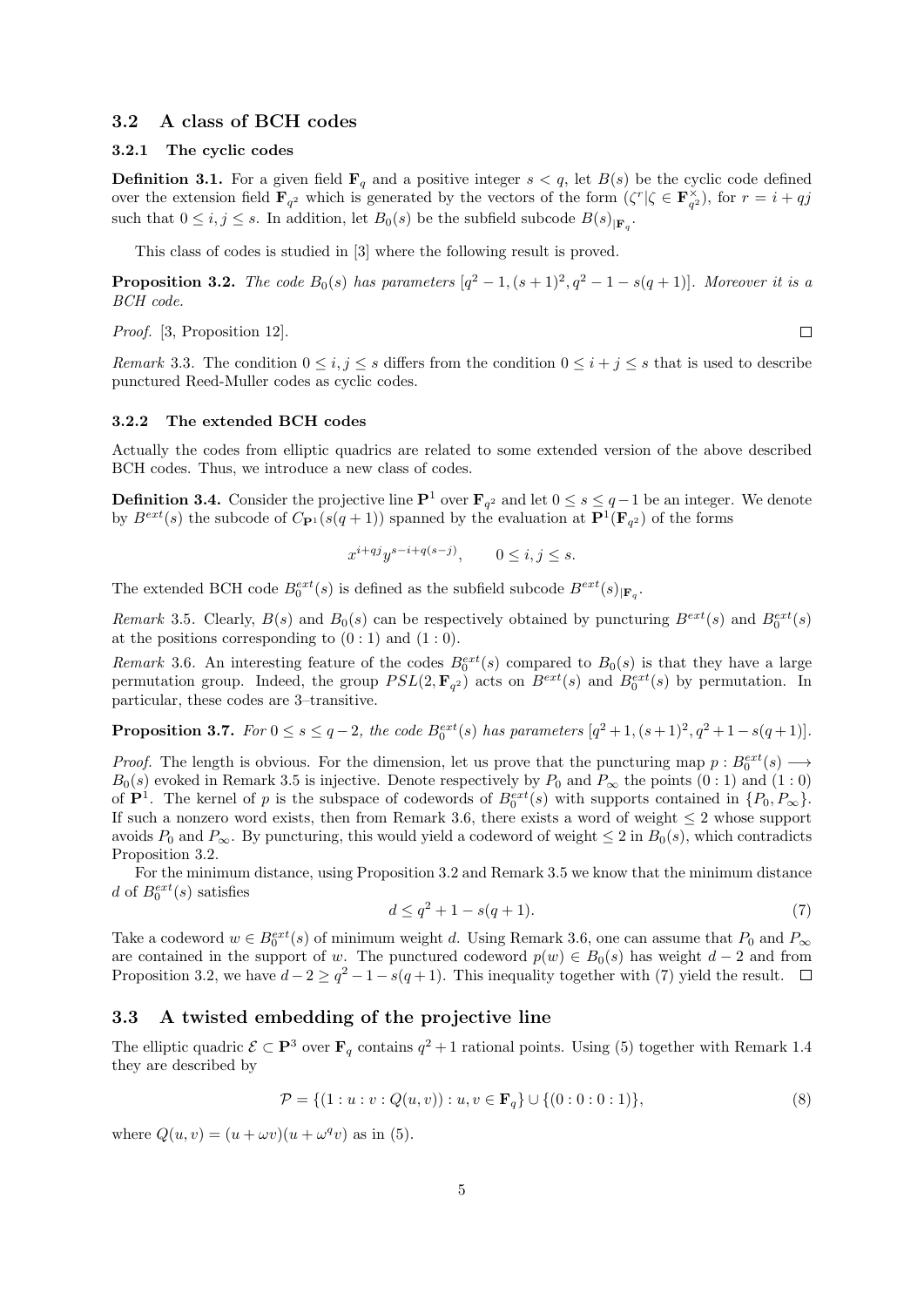Set

$$
\phi_f : \left\{ \begin{array}{ccc} \mathbf{P}^1 & \longrightarrow & \mathbf{P}^1 \times \mathbf{P}^1 \\ (x:y) & \longmapsto & ((x:y),(x^q:y^q)) \end{array} \right. \tag{9}
$$

Consider the  $\mathbf{F}_q$ –embedding

$$
\psi : \left\{ \begin{array}{ccc} \mathbf{P}^1 & \xrightarrow{\phi_f} & \mathbf{P}^1 \times \mathbf{P}^1 & \xrightarrow{\phi_s} & \mathbf{P}^3 \\ (x:y) & \longmapsto & ((x:y),(x^q:y^q)) & \longmapsto & (y^{q+1}:xy^q:x^qy:x^{q+1}) \end{array} \right. \tag{10}
$$

where  $\phi_f$  is defined in (9) and  $\phi_s$  is the Segre embedding (6). Over  $\mathbf{F}_{q^2}$ , the projective line has  $q^2 + 1$ rational points  $\{(x:1): x \in \mathbf{F}_{q^2}\} \cup (1:0)$ . Writing  $x = u + \omega v$ , for  $u, v \in \mathbf{F}_q$ , their images in  $\mathbf{P}^3$  by the map  $(10)$  are

$$
\mathcal{P}' = \{ (1:u + \omega v: u + \omega^q v: Q(u, v)) : u, v \in \mathbf{F}_q \} \cup \{ (0:0:0:1) \}. \tag{11}
$$

Clearly, a point  $P' \in \mathcal{P}'$  differs from a point  $P \in \mathcal{P}$  by the linear transformation  $\mu_{tw}$  of (3). Consequently, we state the following lemma.

**Lemma 3.8.** We have an  $\mathbf{F}_{q^2}$ -embedding of  $\mathbf{P}^1$ 

$$
\psi_{tw} := \mu_{tw}^{-1} \circ \psi : \mathbf{P}^1 \xrightarrow{\phi_f} \mathbf{P}^1 \times \mathbf{P}^1 \xrightarrow{\phi_s} \mathbf{P}^3 \xrightarrow{\mu_{tw}^{-1}} \mathbf{P}^3
$$
\n(12)

inducing a one-to-one map  $\mathbf{P}^1(\mathbf{F}_{q^2}) \longrightarrow \mathcal{E}(\mathbf{F}_q)$ .

Thanks to the  $\mathbf{F}_{q^2}$ -embedding  $\psi_{tw}$ , the  $\mathbf{F}_{q^2}$ -codes  $C_{\mathcal{E}}(s) \otimes \mathbf{F}_{q^2}$  can be regarded as codes over  $\mathbf{P}^1$ . This is the key point of the proof of the equality  $C_{\mathcal{E}}(s) = B_0^{ext}(s)$  (up to a permutation) established in the following subsection.

## 3.4 The parameters of the codes on the elliptic quadric

The objective is to determine the parameters and in particular the minimum distance of the codes  $C_{\mathcal{E}}(s)$ . This objective is reached by Theorem 3.10. Recall that except for the case  $s = 1, 2$ , the minimum distance of these codes was unknown up to now.

For the proof of Theorem 3.10 we need the following combinatorial lemma.

**Lemma 3.9.** The sets of pairs of integers  $U^{(s)} = \{(i + k, j + k) : 0 \le i, j, k \text{ and } i + j + k \le s\}$  and  $V^{(s)} = \{(i, j) : 0 \le i, j \le s\}$  are equal.

*Proof.* Clearly  $U^{(s)} \subset V^{(s)}$ . Conversely, for  $(i, j) \in V^{(s)}$  and for  $k = \min\{i, j\}$ , we have  $(i, j) =$  $((i-k)+k, (j-k)+k) \in U^{(s)}$ .

**Theorem 3.10.** The code  $C_{\mathcal{E}}(s)$  is permutation equivalent to the extended BCH code  $B_0^{ext}(s)$  introduced in Definition 3.1. Therefore, for all  $0 \le s < q-1$ , the code  $C_{\mathcal{E}}(s)$  has parameters  $[q^2+1,(s+1)^2,q^2+1]$  $1 - s(q+1)$ .

*Proof.* The code  $C_{\mathcal{E}}(s)$ , which is defined over  $\mathbf{F}_q$ , and the code  $C_{\mathcal{E}}(s) \otimes \mathbf{F}_{q^2}$ , which has coefficients over  $\mathbf{F}_{q^2}$ , use the same generator matrix and have the same parameters.

Clearly, the subfield subcode  $(C_{\mathcal{E}}(s) \otimes \mathbf{F}_{q^2})_{|\mathbf{F}_q}$  equals  $C_{\mathcal{E}}(s)$ . Thus, to prove that  $C_{\mathcal{E}}(s) = B_0^{ext}(s)$ , it is sufficient to prove that  $C_{\mathcal{E}}(s) \otimes \mathbf{F}_{q^2} = B^{ext}(s)$  (see Definition 3.4). Afterwards, the parameters of  $C_{\mathcal{E}}(s)$  are given by Proposition 3.7.

Step 1. We first prove that  $C_{\mathcal{E}}(1) \otimes \mathbf{F}_{q^2} = B^{ext}(1)$ . The code  $C_{\mathcal{E}}(1) \otimes \mathbf{F}_{q^2}$  is obtained by evaluating  $\mathcal{F}_3(1)\otimes \mathbf{F}_{q^2}$  at the set  $\mathcal P$  described in (8).

Because of the bijection induced by  $\psi_{tw}$  in Lemma 3.8 between the  $\mathbf{F}_q$ -rational points of  $\mathcal E$  and the  $\mathbf{F}_{q^2}$ -rational points of  $\mathbf{P}^1$ , the code can equivalently be obtained by evaluating the pullbacks  $\psi_{tw}^{\star}(\mathcal{F}_3(1) \otimes$  $\overline{\mathbf{F}}_q^{\mathfrak{q}_2}$  at the elements of  $\mathbf{P}^1(\mathbf{F}_{q^2})$ .

Recall that, from §3.3, we have  $\psi_{tw} = \mu_{tw}^{-1} \circ \phi$ , where  $\mu_{tw}$  and  $\psi$  are respectively defined in (3) and (10). Since  $\mu_{tw}$  is  $\mathbf{F}_{q^2}$ -linear, one sees easily that  $(\mu_{tw}^{-1})^*(\mathcal{F}_3(1) \otimes \mathbf{F}_{q^2}) = \mathcal{F}_3(1) \otimes \mathbf{F}_{q^2}$  and hence  $\psi_{tw}^*(\mathcal{F}_3(1) \otimes \mathcal{F}_3(1))$  $\mathbf{F}_{q^2}$  =  $\psi^*(\mathcal{F}_3(1) \otimes \mathbf{F}_{q^2})$ . Finally, (10) entails that  $\psi^*(\mathcal{F}_3(1) \otimes \mathbf{F}_{q^2})$  is generated by  $y^{q+1}$ ,  $xy^q$ ,  $x^qy$ ,  $x^{q+1}$ . Evaluating these forms at  $\mathbf{P}^1(\mathbf{F}_{q^2})$  yields  $B^{ext}(1)$  (see Definition 3.4).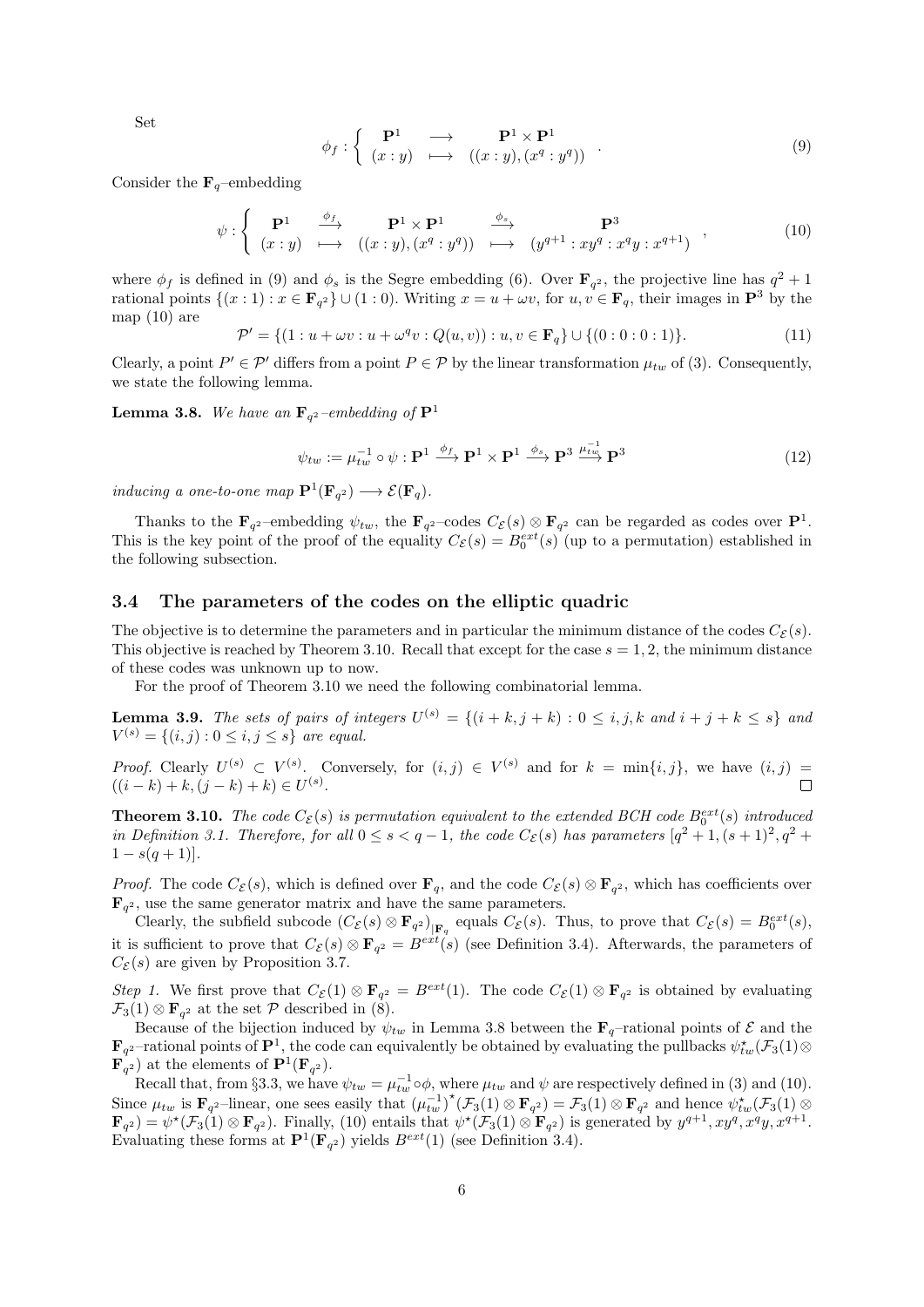Step 2. For the general case we just copy Step 1. By the same manner  $C_{\mathcal{E}}(s) \otimes \mathbf{F}_{q^2}$  can be obtained by evaluating the elements of  $\psi_{tw}^*(\mathcal{F}_3(s) \otimes \mathbf{F}_{q^2})$  at the elements of  $\mathbf{P}^1(\mathbf{F}_q)$ . In addition, one proves, as in Step 1, that  $\psi_{tw}^{\star}(\mathcal{F}_3(s) \otimes \mathbf{F}_{q^2}) = \psi^{\star}(\mathcal{F}_3(s) \otimes \mathbf{F}_{q^2}).$ 

The space  $\psi^*(\mathcal{F}_3(s) \otimes \mathbf{F}_{q^2})$  is generated by monomials of degree s in  $y^{q+1}$ ,  $xy^q$ ,  $x^q y$ ,  $x^{q+1}$ . Such a monomial is of the form

$$
y^{a(q+1)}(xy^q)^b(x^qy)^c x^{d(q+1)} = x^{(b+d)+q(c+d)}y^{(a+c)+q(a+b)}, \text{ for } a+b+c+d=s.
$$

From Lemma 3.9, this set of monomials equals

$$
\left\{ x^{(i+qj)}y^{(s-i)+q(s-j)} \mid 0 \le i, j \le s \right\},\,
$$

which yields the result by definition of  $B^{ext}(s)$ .

Remark 3.11. It is worth noting that the above proof points out a very interesting property of  $B(s)$ . Indeed, even if  $B(s)$  is defined over  $\mathbf{F}_{q^2}$ , it is generated by words defined over  $\mathbf{F}_{q}$ . Thus, the  $\mathbf{F}_{q^-}$ dimension of its subfield subcode  $B_0(s)$  equals the  $\mathbf{F}_{q^2}$ -dimension of  $B(s)$ . This explains why the codes  $B_0(s)$  provide many of the best known codes (see [6]): in general the subfield subcode operation entails a dramatic reduction of the dimension. This reduction does not happen for the codes  $B(s)$ .

Remark 3.12. Since the Picard group of  $\mathcal E$  is generated by  $\mathcal O_{\mathcal F}(1)$ , any evaluation code on this surface is equivalent to  $C_{\mathcal{E}}(s)$  for some s. Thus, as for the hyperbolic quadric, we have here the exact parameters of any evaluation code on  $\mathcal{E}$ .

Theorem 3.10 has a geometric corollary.

**Corollary 3.13.** Let  $s < q-1$ . Let  $X \subset \mathcal{E}$  be a curve obtained by the intersection of  $\mathcal{E}$  with a surface of degree s which does not contain  $\mathcal{E}$ . Then,

$$
\sharp X(\mathbf{F}_q) \le s(q+1).
$$

Proof. It is a straightforward consequence of Theorem 3.10.

#### About the geometry of the minimum weight codewords of  $C_{\mathcal{E}}(s)$

Comparing Corollary 3.13 with Corollary 2.5, it is natural to ask: If equality holds in Corollary 3.13, is the curve X a cut out of  $\mathcal E$  by s planes?

Consider s distinct planes  $\Pi_1, \ldots, \Pi_s$  non tangent to E and such that for all  $i, j$ , the line  $\Pi_i \cap \Pi_j$  does not meet  $\mathcal E$  at rational points and set  $\mathcal S := \Pi_1 \cup \ldots \cup \Pi_s$ . Clearly, the curve  $X := \mathcal S \cap \mathcal E$  has  $s(q + 1)$ rational points. Conversely, if  $s = 1, 2$ , the curves reaching this upper bound are always cut outs by s planes. The claim is elementary for  $s = 1$  and the case  $s = 2$  is treated in [4, Theorem 6.9] (an argument similar to that of Remark 2.6 leads to this conclusion). However, for  $s \geq 3$ , there exist curves reaching this bound but which are not cut outs by planes, some of them are actually irreducible. Computer aided calculations using the software Magma [2] provided the following example.

*Example* 3.14. Let  $s = 3$  and  $q = 5$ . The surface  $\mathcal{E}$  is defined by the equation  $3y^2 + 3yz + z^2 + 4xt = 0$ . Let  $S$  be the surface of equation

$$
(S) \qquad 3x^3 + 2x^2y + 2xy^2 + 3x^2z + 4xyz + 3y^2z + 2x^2t + 2xyt + 4xzt + 4yzt + xt^2 + 3yt^2 + 2zt^2 = 0,
$$

then the curve  $X = \mathcal{E} \cap \mathcal{S}$  is irreducible and has  $18 = 3(5 + 1)$  rational points.

## 4 Higher dimensional analogues

The results in the previous sections give us the actual parameters of evaluation codes on smooth quadric surfaces. The case of a hyperbolic quadric was proved by establishing a relation with tensored Reed-Solomon codes and the case of an elliptic quadric was proved using a correspondence with a suitable class of BCH codes. The hyperbolic quadric is the image  $H$  of  $\mathbf{P}^1 \times \mathbf{P}^1$  in  $\mathbf{P}^3$  under the Segre embedding and the elliptic quadric  $\mathcal E$  is a quadratic twist of this embedding. Both embeddings generalise and in this section we will describe evaluation codes defined on the image  $\mathcal{H} \subset \mathbf{P}^{2^d-1}$  of the Segre embedding  $\phi: \mathbf{P}^1 \times \cdots \times \mathbf{P}^1 \longrightarrow \mathbf{P}^{2^d-1}$  of d copies of  $\mathbf{P}^1$  and on twists  $\mathcal{E}$  of  $\mathcal{H}$ .

 $\Box$ 

 $\Box$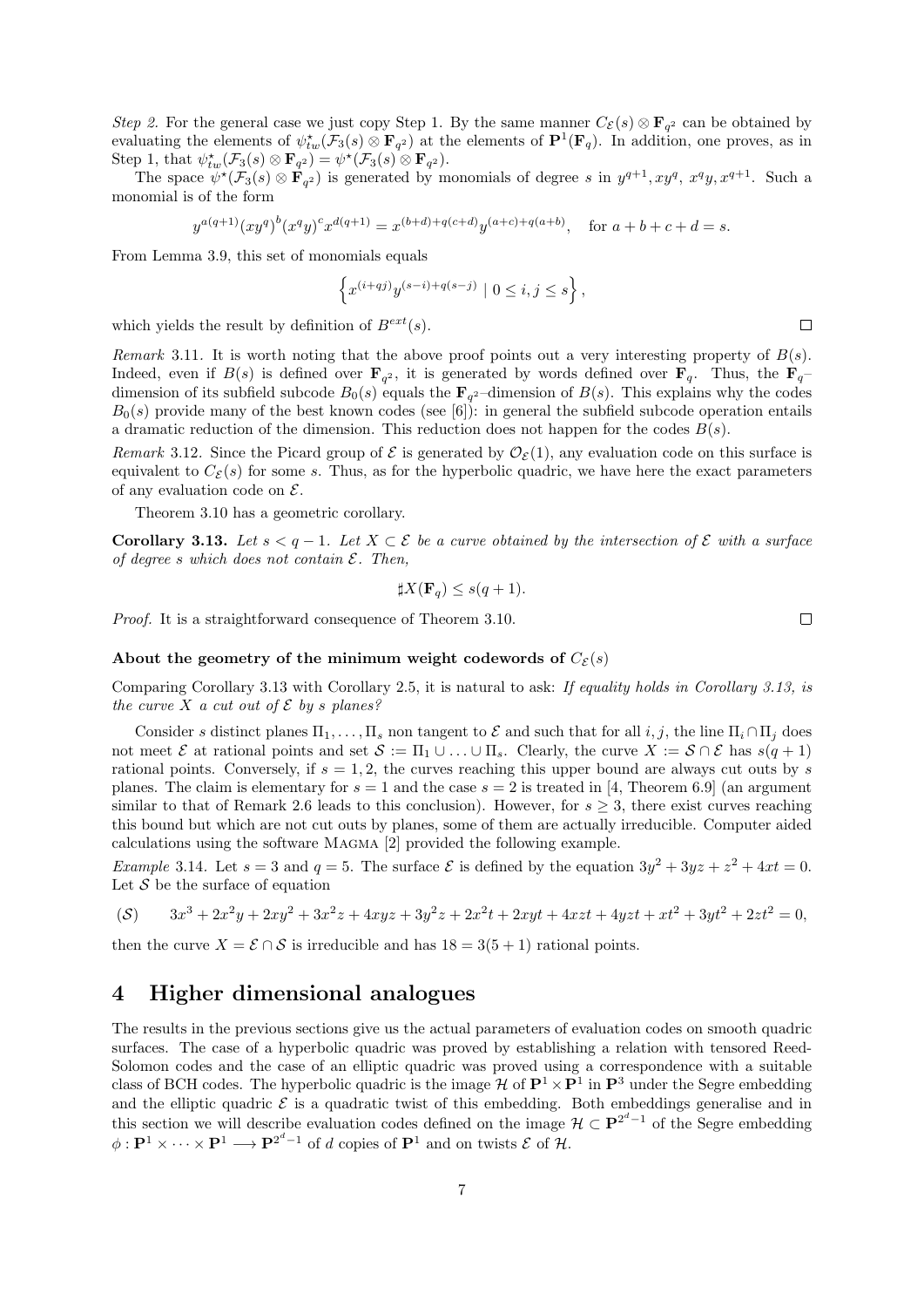## 4.1 The non-twisted case

Let  $\mathcal{H} \subset \mathbf{P}^{2^d-1}$  be the Segre embedding of d copies of  $\mathbf{P}^1$  and let  $I_{\mathcal{H}} \subset \mathbf{F}_r$  be its associated homogeneous ideal. As in (6) denote by  $\phi_s$  the Segre's embedding. Similar to the case of the hyperbolic quadric, the pullback map  $\phi_s^*$  induces an isomorphism  $\mathcal{F}_d(s)/I_{\mathcal{H}}(s) \longrightarrow \mathcal{F}_1(s) \otimes \cdots \otimes \mathcal{F}_1(s)$  (d copies). Consequently, the evaluation code  $C_{\mathcal{H}}(s)$  over  $\mathbf{F}_q$  with  $s < q$  can be described as a tensor product  $C_{\mathbf{P}^1}(s) \otimes C_{\mathbf{P}^1}(s)$  of extended Reed-Solomon codes.

**Theorem 4.1.** Let H be the Segre embedding of the product  $\mathbf{P}^1 \times \cdots \times \mathbf{P}^1 \hookrightarrow \mathbf{P}^{2^d-1}$  of d copies of projective line over  $\mathbf{F}_q$ , let s be an integer such that  $s < q$ , then the code  $C_{\mathcal{H}}(s)$  has parameters  $[(q+1)^d, (s+1)^d, (q-s+1)^d]$ . Moreover, the code is the d-fold tensor product of an extended Reed-Solomon code.

It is well–known that the homogeneous ideal  $I_{\mathcal{H}} \subset \mathcal{F}_{2^d-1} = \mathbf{F}_q[x_0, \ldots, x_r]$  for  $\mathcal{H}$  is generated by quadrics. In fact this is true more generally for the larger class of Segre embeddings of projective space of any dimension (details and further references can be found in [10]). The Segre embedding  $H$  of  $\mathbf{P}^1 \times \mathbf{P}^1 \times \mathbf{P}^1$  in  $\mathbf{P}^7$  is the intersection of nine quadrics. Here is a birational map from  $\mathbf{P}^3$  to  $\mathcal{H}$ .

$$
\begin{cases}\n\mathbf{P}^3 & \longrightarrow \\
(t:x:y:z) & \longmapsto\n\end{cases}\n\quad \begin{aligned}\n\mathbf{P}^7 \\
(t^3:t^2x:t^2y:t^2z:txy:tyz:tzx:xyz)\n\end{aligned}\n\tag{13}
$$

The nine quadrics that define H correspond to the relations  $(t^2x)(t^2y) = (t^3)(txy)$ ,  $(t^2x)(tyz) = (t^3)(xyz)$ ,  $(t^2x)(xyz) = (txy)(tzx)$  and their cyclic permutations under  $x \mapsto y \mapsto z \mapsto x$ . The full resolution, given in [9], is

$$
0 \longrightarrow \mathcal{F}_7[-6] \longrightarrow \mathcal{F}_7[-4]^9 \longrightarrow \mathcal{F}_7[-3]^{16} \longrightarrow \mathcal{F}_7[-2]^9 \longrightarrow \mathcal{F}_7 \longrightarrow \mathcal{F}_7/I_{\mathcal{H}} \longrightarrow 0.
$$

## 4.2 The twisted case

We will first define the twisted variety  $\mathcal E$  of  $\mathcal H$ , for  $\mathcal H$  the Segre embedding of d copies of  $\mathbf P^1$ . We will then show how similar to the case  $d=2$  the  $q^d+1$  rational points  $\mathcal{E}(\mathbf{F}_q)$  are in bijection with the  $q^d+1$ rational points  $\mathbf{P}^1(\mathbf{F}_{q^d})$ . Finally this allows us to interpret the evaluation codes  $C_{\mathcal{E}}(s)$  as extended BCH codes. Set  $r := 2^d - 1$ . For  $d \geq 2$ , let  $\phi : \mathbf{P}^d \dashrightarrow \mathbf{P}^r$  be the natural rational map with image in  $\mathcal{H} \subset \mathbf{P}^r$ . The special case  $d = 3$  is given by (13).

**Definition 4.2.** For  $d \geq 2$ , let  $(x_0 : x_1 : \cdots : x_d)$  be coordinates for  $\mathbf{P}^d$ , let  $\alpha_1, \ldots, \alpha_d$  be an  $\mathbf{F}_q$ -basis of  $\mathbf{F}_{q^d}$  and let

$$
\lambda : \left\{ \begin{array}{ccc} \mathbf{P}^d & \longrightarrow & \mathbf{P}^d \\ (x_0': x_1': \ldots : x_d') & \longmapsto & (x_0: x_1: \ldots : x_d) \end{array} \right.
$$

be the  $\mathbf{F}_{q^d}$ -linear transformation

$$
\begin{cases}\nx_0 := x'_0 \\
x_j := \alpha_1^{q^{j-1}} x'_1 + \dots + \alpha_d^{q^{j-1}} x'_d, \quad \text{for } j \in \{1, \dots, d\}\n\end{cases}
$$

The rational map  $\phi \circ \lambda : \mathbf{P}^d \dashrightarrow \mathbf{P}^r$  factors as  $\mu_{tw} \circ \phi' : \mathbf{P}^d \dashrightarrow \mathbf{P}^r$  for a linear transformation  $\mu_{tw}: \mathbf{P}^r \longrightarrow \mathbf{P}^r$  over  $\mathbf{F}_{q^d}$  and a rational map  $\phi': \mathbf{P}^d \dashrightarrow \mathbf{P}^r$  over  $\mathbf{F}_q$ . The embedding  $\phi'$  is called the twisted embedding with image  $\mathcal{E}$ .

We illustrate the twisted embeddings for the cases  $d = 2$  and  $d = 3$ .

Example 4.3. For  $d = 2$ , the variety  $\mathcal{H} \subset \mathbf{P}^3$ . Over  $\mathbf{F}_q$  it contains the rational points  $(1 : x : y : xy)$ , for  $x, y \in \mathbf{F}_q$ . For the twisted variety  $\mathcal{E}$ , let  $\{b, b^q\}$  be a basis for  $\mathbf{F}_{q^2}/\mathbf{F}_q$  and let

$$
\left(\begin{array}{c} x \\ y \end{array}\right) = A \left(\begin{array}{c} u \\ v \end{array}\right), \quad \text{for } A = \left(\begin{array}{cc} b & b^q \\ b^q & b \end{array}\right).
$$

Then

$$
(1: x: y: xy)^T = (I_1 \oplus A \oplus I_1)(1: u: v: Q)^T,
$$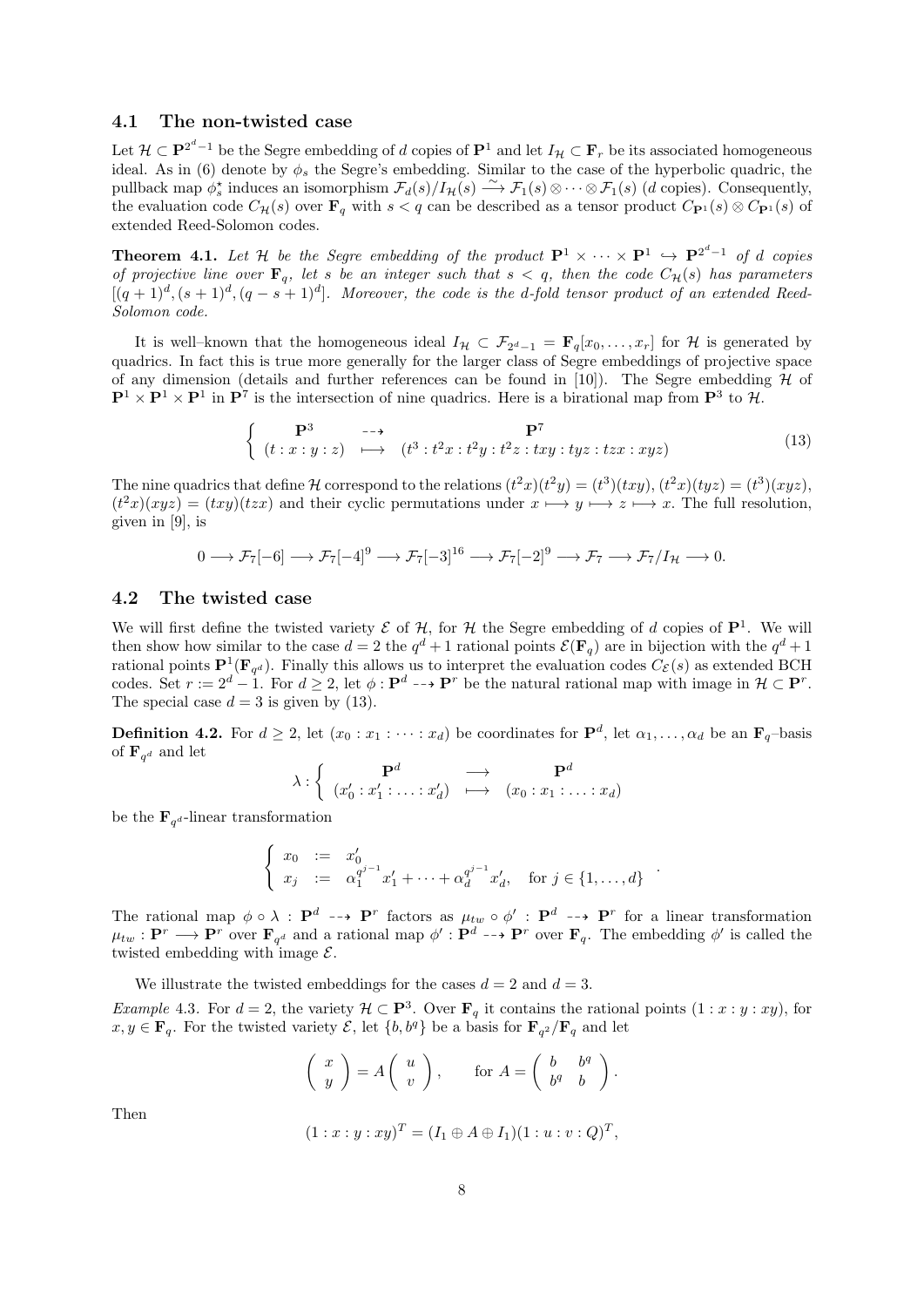for  $xy = (bu + b^q v)(b^q u + bv) =: Q(u, v)$  irreducible of degree two over  $\mathbf{F}_q$ . The rational map  $\phi'$  is given by

$$
\phi': \left\{ \begin{array}{ccc} \mathbf{P}^2 & \dashrightarrow & \mathbf{P}^3 \\ (1:u:v) & \longmapsto & (1:u:v:Q) \end{array} \right. \tag{14}
$$

The finite rational points on the image  $\mathcal E$  correspond to  $\{(1 : u : v : Q) : u, v \in \mathbf F_q\}.$ 

Example 4.4. For <sup>d</sup> = 3, the variety H ⊂ <sup>P</sup><sup>7</sup> . Over F<sup>q</sup> it contains the rational points (1 : x : y : z : xy :  $yz: zx: xyz$ ) for  $x, y, z \in \mathbf{F}_q$ . For the twisted variety  $\mathcal{E}$ , let  $\{c, c^q, c^{q^2}\}$  be a basis for  $\mathbf{F}_{q^3}/\mathbf{F}_q$  and let

$$
\begin{pmatrix} x \\ y \\ z \end{pmatrix} = A \begin{pmatrix} u \\ v \\ w \end{pmatrix}, \quad \text{for } A = \begin{pmatrix} c & c^q & c^{q^2} \\ c^q & c^{q^2} & c \\ c^{q^2} & c & c^q \end{pmatrix}.
$$

Then

$$
(1:x:y:z:xy:yz:zx:xyz)^{T}=(I_1\oplus A\oplus B\oplus I_1)(1:u:v:w:Q_1:Q_2:Q_3:R)^{T}, (15)
$$

for  $xyz =: R(u, v, w)$  irreducible of degree three over  $\mathbf{F}_q$ , and for a  $\mathbf{F}_{q^d}$ -linear transformation B and polynomials  $Q_1, Q_2, Q_3$  of degree two over  $\mathbf{F}_q$ . The rational map  $\phi'$  is given by

$$
\phi': \left\{ \begin{array}{ccc} \mathbf{P}^3 & \dashrightarrow & \mathbf{P}^7 \\ (1:u:v:w) & \longmapsto & (1:u:v:w:Q_1:Q_2:Q_3:R) \end{array} \right. \tag{16}
$$

The finite rational points on the image  $\mathcal E$  correspond to  $\{(1 : u : v : w : Q_1 : Q_2 : Q_3 : R) : u, v, w \in \mathbf F_q\}.$ A convenient choice for the polynomials  $Q_1, Q_2, Q_3$  is as partial derivatives of the polynomial  $R(u, v, w)$ . The partial derivatives of  $R(u, v, w)$  are defined over  $\mathbf{F}_q$  and up to a linear transformation over  $\mathbf{F}_q$ correspond to the partial derivatives of xyz. We include the details.

$$
\begin{pmatrix}\n\partial/\partial_u \\
\partial/\partial_v \\
\partial/\partial_w\n\end{pmatrix} = A^T \begin{pmatrix}\n\partial/\partial_x \\
\partial/\partial_y \\
\partial/\partial_z\n\end{pmatrix}
$$

In particular, for  $xyz = R(u, v, w)$ ,

$$
\begin{pmatrix} yz \\ zx \\ xy \end{pmatrix} = \begin{pmatrix} \partial/\partial_x \\ \partial/\partial_y \\ \partial/\partial_z \end{pmatrix} (xyz) = (A^T)^{-1} \begin{pmatrix} \partial/\partial_u \\ \partial/\partial_v \\ \partial/\partial_w \end{pmatrix} R(u, v, w).
$$

For the variety  $\mathcal E$  defined over  $\mathbf F_q$  we obtain evaluation codes  $C_{\mathcal E}(s)$  defined over  $\mathbf F_q$ . To determine the parameters of the codes we use a bijection between the rational points  $\mathcal{E}(\mathbf{F}_q)$  and the rational points  $\mathbf{P}^1(\mathbf{F}_{q^d})$  of the projective line over  $\mathbf{F}_{q^d}$ . In analogy with (10) consider the  $\mathbf{F}_{q}$ -embedding

$$
\psi : \mathbf{P}^1 \xrightarrow{\phi_f} \mathbf{P}^1 \times \mathbf{P}^1 \times \cdots \times \mathbf{P}^1 \xrightarrow{\phi_s} \mathbf{P}^r,
$$
\n(17)

where

$$
\phi_f : \left\{ \begin{array}{ccc} \mathbf{P}^1 & \longrightarrow & \mathbf{P}^1 \times \mathbf{P}^1 \times \cdots \times \mathbf{P}^1 \\ (x:y) & \longmapsto & ((x:y),(x^q:y^q),\dots(x^{q^{d-1}}:y^{q^{d-1}})) \end{array} \right.,
$$

and  $\phi_s$  is the Segre embedding such that  $\psi(x : y) = (y^{q^{d-1} + \cdots + q+1} : \cdots : x^{q^{d-1} + \cdots + q+1}).$ 

**Lemma 4.5.** We have an  $\mathbf{F}_{q^d}$ -embedding of  $\mathbf{P}^1$ 

$$
\psi_{tw} := \mu_{tw}^{-1} \circ \psi : \mathbf{P}^1 \xrightarrow{\phi_f} \mathbf{P}^1 \times \cdots \times \mathbf{P}^1 \xrightarrow{\phi_s} \mathbf{P}^r \xrightarrow{\mu_{tw}^{-1}} \mathbf{P}^r
$$
\n(18)

inducing a one-to-one map  $\mathbf{P}^1(\mathbf{F}_{q^d}) \longrightarrow \mathcal{E}(\mathbf{F}_q)$ .

*Proof.* The proof is similar to the proof of Lemma 3.8. Let  $(x : 1)$  be a finite rational point on the projective line over  $\mathbf{F}_{q^d}$ . If we write  $(x:1) = (\alpha_1 x'_1 + \cdots + \alpha_d x'_d : 1)$ , with  $x'_1, \ldots, x'_d \in \mathbf{F}_q$ , for  $\alpha_1, \ldots, \alpha_d$ as in Definition 4.2, then the image of  $(x:1)$  under  $\psi$  differs from a finite rational point in  $\mathcal{E}(\mathbf{F}_q)$  by the linear transformation  $\mu_{\text{trn}}$ . linear transformation  $\mu_{tw}$ .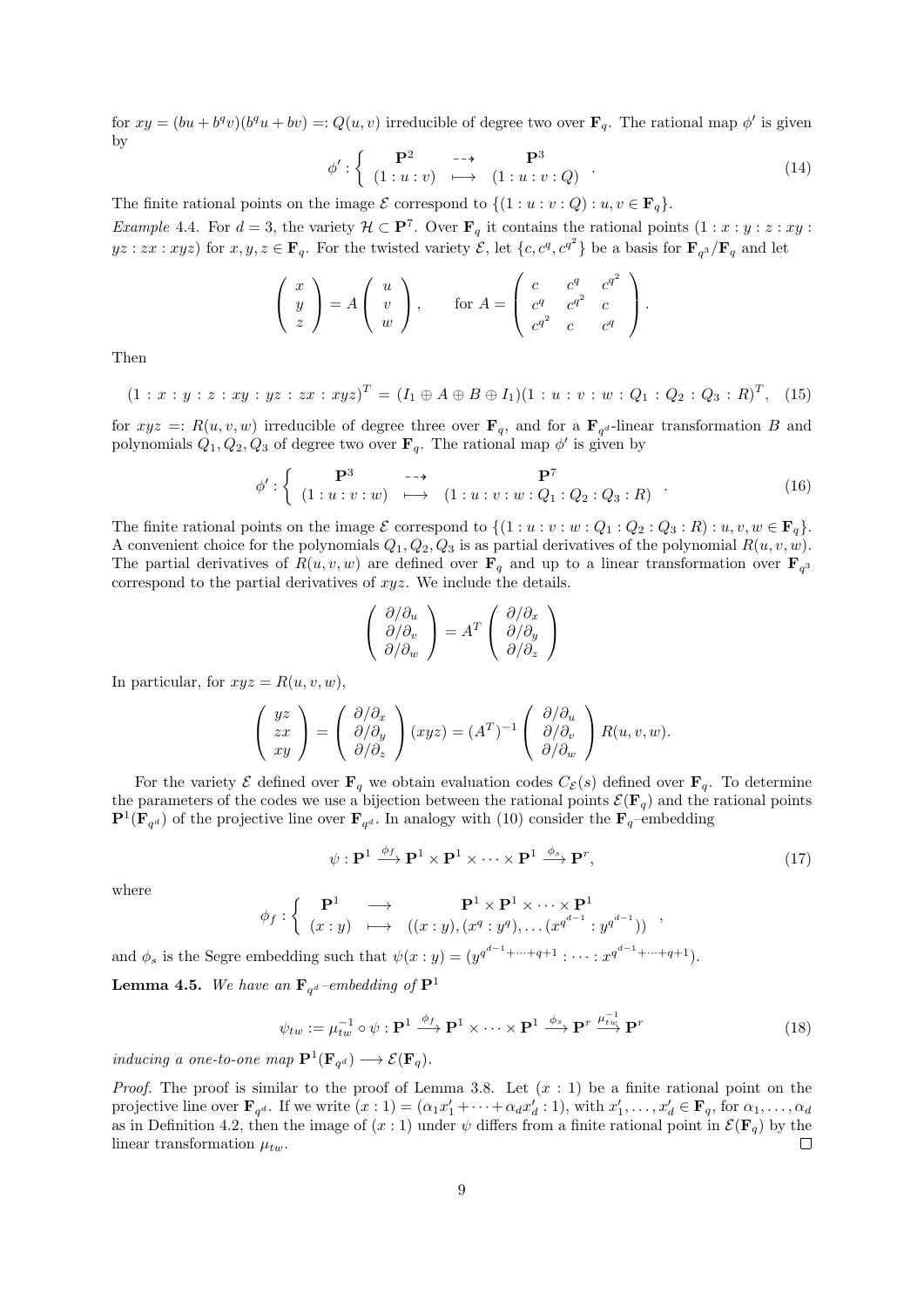**Definition 4.6.** Consider the projective line  $\mathbf{P}^1$  over  $\mathbf{F}_{q^d}$  and let  $0 \leq s \leq q-1$  be an integer. For  $m = s(q^d-1)/(q-1)$ , denote by  $B^{ext}(s)$  the subcode of  $\hat{C}_{\mathbf{P}^1}(m)$  spanned by the evaluation at  $\mathbf{P}^1(\mathbf{F}_{q^d})$ of the forms

$$
\{x^{i}y^{m-i} : i = i_0 + i_1q + \dots + i_{d-1}q^{d-1} \text{ and } 0 \leq i_0, i_1, \dots, i_{d-1} \leq s\}.
$$
\n(19)

The code  $B_0^{ext}(s)$  is defined as the subfield subcode  $B^{ext}(s)|_{\mathbf{F}_q}$ .

The codes  $B^{ext}(s)$  and  $B_0^{ext}(s)$  admit the group  $PSL(2, \mathbf{F}_{q^d})$  as a 3-transitive automorphism group. After puncturing at  $(0:1)$  and  $(1:0)$  the code  $B_0^{ext}(s)$  is a BCH code of type  $[q^d-1,(s+1)^d,q^d-1-m]$ ([3, Proposition 12]).

**Theorem 4.7.** For all  $s < q-1$ , the code  $C_{\mathcal{E}}(s)$  has parameters  $[q^d+1, (s+1)^d, q^d+1-s(q^d-1)/(q-1)]$ . Moreover, the code  $C_{\mathcal{E}}(s)$  is permutation equivalent with an extended BCH code.

*Proof.* The proof is similar to the proof of Theorem 3.10. Because of the bijection induced by  $\psi_{tw}$  in Lemma 4.5 between the  $\mathbf{F}_q$ -rational points of  $\mathcal{E}$  and the  $\mathbf{F}_{q^d}$ -rational points of  $\mathbf{P}^1$ , the code  $C_{\mathcal{E}}(s) \otimes \mathbf{F}_{q^d}$ can be obtained by evaluating the pullbacks  $\psi_{tw}^*(\mathcal{F}_r(s) \otimes \mathbf{F}_{q^d})$  at the elements of  $\mathbf{P}^1(\mathbf{F}_{q^d})$ . The linear transformation  $\mu_{tw}$  does not affect the code over  $\mathbf{F}_{q^d}$  and it suffices to consider the pullbacks  $\psi^*(\mathcal{F}_r(s) \otimes$  $\mathbf{F}_{q^d}$ ). The definition of  $\psi$  in (17) entails that  $\psi^{\star}(\mathcal{F}_r(s) \otimes \mathbf{F}_{q^d})$  is generated by forms  $x^i y^{m-i}$  that, in affine form, are the product of s monomials chosen from

$$
\{1^{j_0}x^{j_1}(x^q)^{j_2}\cdots (x^{q^{d-1}})^{j_{d-1}} : 0 \le j_0, j_1, \ldots, j_{d-1} \le 1\}.
$$
\n(20)

Every such product is of the form (19). Conversely, each from in (19) can be written as a product of s monomials in (20). The latter is clear if for a given monomial  $x^i y^{m-i}$  we use an ordering on  $i_0, i_1, \ldots, i_{d-1}$ to choose the monomials needed for the product. Thus we have shown that  $C_{\mathcal{E}}(s) \otimes \mathbf{F}_{q^d}$  is the code  $B(s)$ in Definition 4.6. This clearly implies that  $C_{\mathcal{E}}(s)$  is permutation equivalent with the extended BCH code  $B_0(s)$ . Moreover, using the 3−transitivity of the automorphism group it implies that the parameters of  $C_{\mathcal{F}}(s)$  are as claimed (as in the proof of Proposition 3.7).  $C_{\mathcal{E}}(s)$  are as claimed (as in the proof of Proposition 3.7).

We observe that the last theorem has applications in two directions. It shows first that the maximum number of  $\mathbf{F}_q$ -rational zeros in  $\mathcal{E} \subset \mathbf{P}^r$  of a homogeneous form of degree s agrees with the BCH bound, that is to say it can be obtained using fairly elementary coding theory and without using geometric tools. On the other hand it gives certain BCH codes a geometric interpretation as evaluation codes on an algebraic variety.

#### Acknowledgements.

The first author is supported by the French ANR Defis program under contract ANR-08-EMER-003 (COCQ project).

## References

- [1] Y. Aubry. Reed-Muller codes associated to projective algebraic varieties. In Coding theory and algebraic geometry (Luminy, 1991), volume 1518 of Lecture Notes in Math., pages  $4-17$ . Springer, Berlin, 1992.
- [2] W. Bosma, J. Cannon, and C. Playoust. The Magma algebra system. I. The user language. J. Symbolic Comput., 24(3-4):235–265, 1997. Computational algebra and number theory (London, 1993).
- [3] I. M. Duursma and R. Pellikaan. A symmetric Roos bound for linear codes. J. Combin. Theory Ser. A, 113(8):1677–1688, 2006.
- [4] F. A. B. Edoukou. Codes defined by forms of degree 2 on quadric surfaces. IEEE Trans. Inform. Theory, 54(2):860–864, 2008.
- [5] W. Fulton. Algebraic curves. Advanced Book Classics. Addison-Wesley Publishing Company Advanced Book Program, Redwood City, CA, 1989.